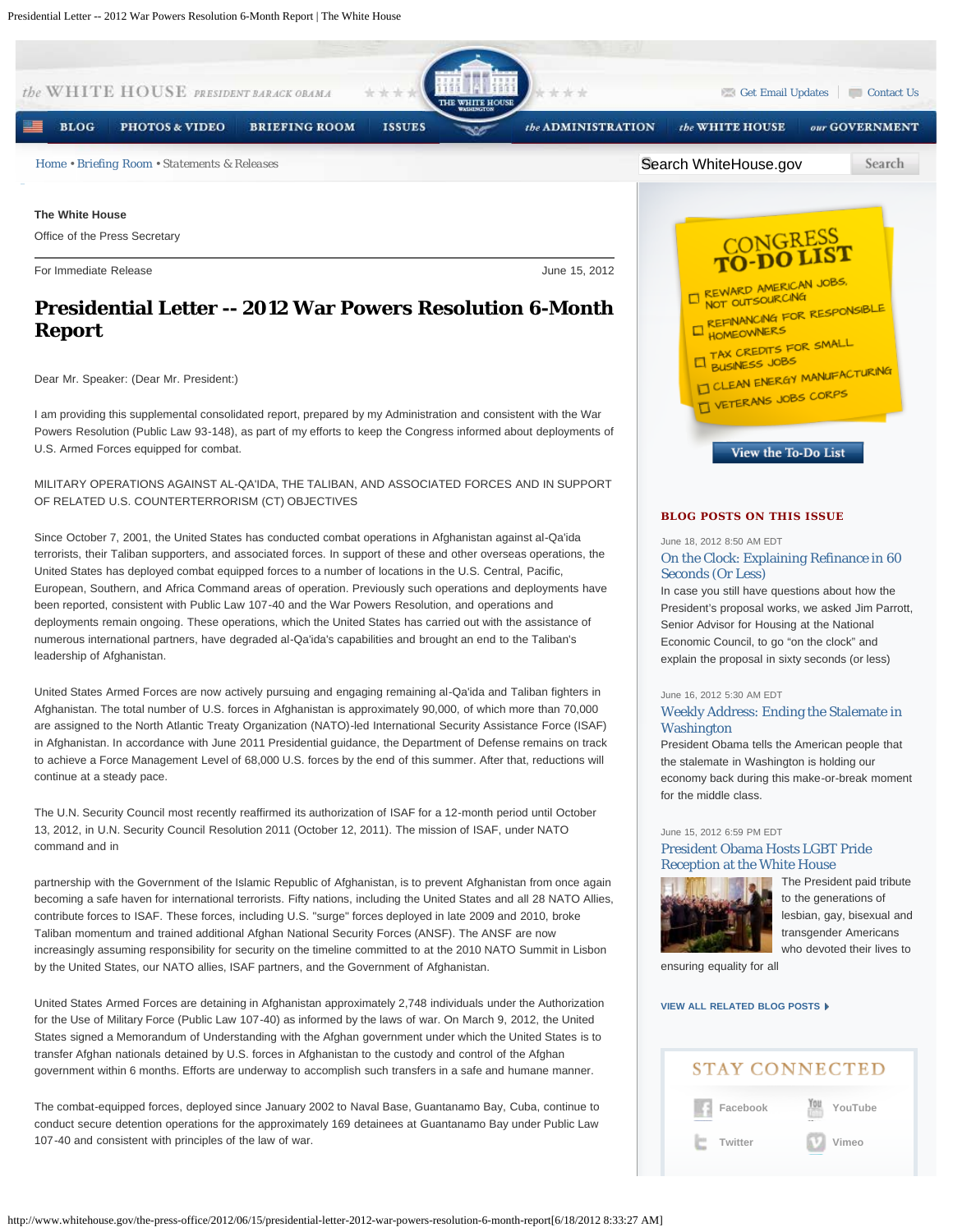### Presidential Letter -- 2012 War Powers Resolution 6-Month Report | The White House

In furtherance of U.S. efforts against members of al-Qa'ida, the Taliban, and associated forces, the United States continues to work with partners around the globe, with a particular focus on the U.S. Central Command's area of responsibility. In this context, the United States has deployed U.S. combat-equipped forces to assist in enhancing the CT capabilities of our friends and allies, including special operations and other forces for sensitive operations in various locations around the world.

In Somalia, the U.S. military has worked to counter the terrorist threat posed by al-Qa'ida and al-Qa'ida-associated elements of al-Shabaab. In a limited number of cases, the U.S. military has taken direct action in Somalia against members of al-Qa'ida, including those who are also members of al-Shabaab, who are engaged in efforts to carry out terrorist attacks against the United States and our interests.

The U.S. military has also been working closely with the Yemeni government to operationally dismantle and ultimately eliminate the terrorist threat posed by al-Qa'ida in the Arabian Peninsula (AQAP), the most active and dangerous affiliate of al-Qa'ida today. Our joint efforts have resulted in direct action against a limited number of AQAP operatives and senior leaders in that country who posed a terrorist threat to the United States and our interests.

The United States is committed to thwarting the efforts of al-Qa'ida and its associated forces to carry out future acts of international terrorism, and we have continued to work with our CT partners to disrupt and degrade the capabilities of al-Qa'ida and its associated forces. As necessary, in response to the terrorist threat, I will direct additional measures against al-Qa'ida, the Taliban, and associated forces to protect

U.S. citizens and interests. It is not possible to know at this time the precise scope or the duration of the deployments of U.S. Armed Forces necessary to counter this terrorist threat to the United States. A classified annex to this report provides further information.

### MILITARY OPERATIONS IN IRAQ

The United States completed its responsible withdrawal of U.S. forces from Iraq in December 2011, in accordance with the 2008 Agreement Between the United States of America and the Republic of Iraq on the Withdrawal of United States Forces from Iraq and the Organization of Their Activities during Their Temporary Presence in Iraq.

#### MILITARY OPERATIONS IN CENTRAL AFRICA

In October and November 2011, U.S. military personnel with appropriate combat equipment deployed to Uganda to serve as advisors to regional forces that are working to apprehend or remove Joseph Kony and other senior Lord's Resistance Army (LRA) leaders from the battlefield, and to protect local populations. The total number of U.S. military personnel deployed for this mission, including those providing logistical and support functions, is approximately 90. United States forces are working with select partner nation forces to enhance cooperation, information-sharing and synchronization, operational planning, and overall effectiveness. Elements of these U.S. forces have deployed to forward locations in the LRA-affected areas of the Republic of South Sudan, the Democratic Republic of the Congo, and the Central African Republic to enhance regional efforts against the LRA. These forces, however, will not engage LRA forces except in self-defense. It is in the U.S. national security interest to help our regional par

tners in Africa to develop their capability to address threats to regional peace and security, including the threat posed by the LRA. The United States is pursuing a comprehensive strategy to help the governments and people of this region in their efforts to end the threat posed by the LRA and to address the impacts of the LRA's atrocities.

## MARITIME INTERCEPTION OPERATIONS

As noted in previous reports, the United States remains prepared to conduct maritime interception operations on the high seas in the areas of responsibility of each of the geographic combatant commands. These maritime operations are aimed at stopping the movement, arming, and financing of certain international terrorist groups, and also include operations aimed at stopping proliferation by sea of weapons of mass destruction and related materials. Additional information is provided in the classified annex.

## HOSTAGE RESCUE OPERATIONS

As noted to you in my report of January 26, 2012, at my direction, on January 24, 2012, U.S. Special Operations Forces conducted a successful operation in Somalia to rescue Ms. Jessica Buchanan, a U.S. citizen who had been kidnapped by individuals linked to Somali pirate groups and financiers.

## MILITARY OPERATIONS IN EGYPT

| 66   | Flickr  | <b>iTunes</b>   |
|------|---------|-----------------|
| $8+$ | Google+ | <b>LinkedIn</b> |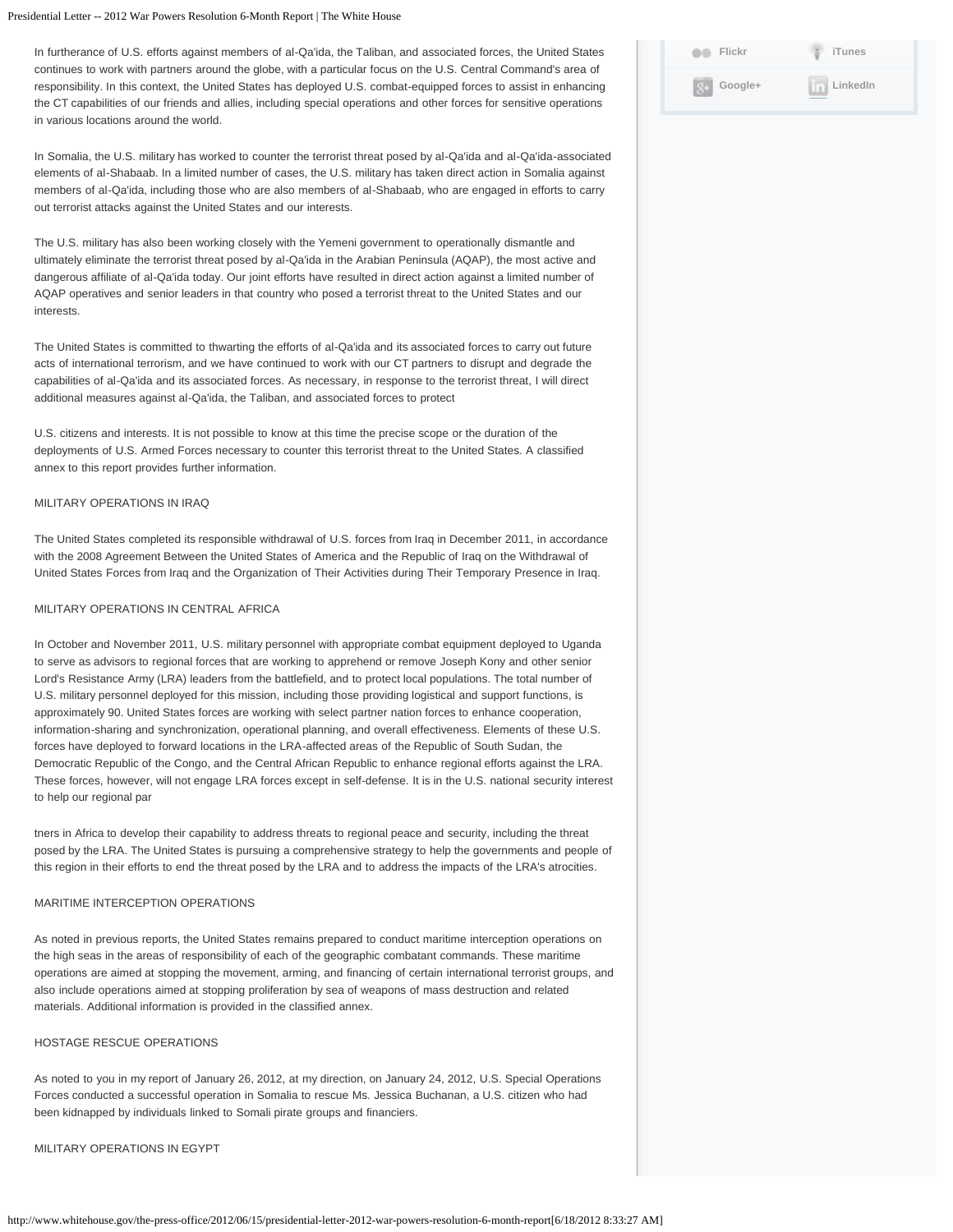Presidential Letter -- 2012 War Powers Resolution 6-Month Report | The White House

Approximately 693 military personnel are assigned to the U.S. contingent of the Multinational Force and Observers, which have been present in Egypt since 1981.

## U.S.-NATO OPERATIONS IN KOSOVO

The U.N. Security Council authorized Member States to establish a NATO-led Kosovo Force (KFOR) in Resolution 1244 on June 10, 1999. The original mission of KFOR was to monitor, verify, and, when necessary, enforce compliance with the Military Technical Agreement between NATO and the then-Federal Republic of Yugoslavia (now Serbia), while maintaining a safe and secure environment. Today, KFOR deters renewed hostilities in cooperation with local authorities, bilateral partners, and international institutions. The principal military tasks of KFOR forces are to help maintain a safe and secure environment and to ensure freedom of movement throughout Kosovo.

Currently, 23 NATO Allies contribute to KFOR. Seven non-NATO countries also participate. The United States contribution to KFOR is approximately 817 U.S. military personnel out of the total strength of approximately 6,401 personnel, which includes a temporarily deployed Operational Reserve Force.

I have directed the participation of U.S. Armed Forces in all of these operations pursuant to my constitutional and statutory authority as Commander in Chief (including the authority to carry out Public Law 107-40 and other statutes) and as Chief Executive, as well as my constitutional and statutory authority to conduct the foreign relations of the United States. Officials of my Administration and I communicate regularly with the leadership and other Members of Congress with regard to these deployments, and we will continue to do so.

BARACK OBAMA

#### **[Home](http://www.whitehouse.gov/)**

## **[The White House Blog](http://www.whitehouse.gov/blog)**

## **[Photos & Videos](http://www.whitehouse.gov/video)** [Photo Galleries](http://www.whitehouse.gov/photos) [Video](http://www.whitehouse.gov/video) [Performances](http://www.whitehouse.gov/performances) [Live Streams](http://www.whitehouse.gov/live) [Podcasts](http://www.whitehouse.gov/podcasts)

**[Briefing Room](http://www.whitehouse.gov/briefing-room)** [Your Weekly Address](http://www.whitehouse.gov/briefing-room/weekly-address) [Speeches & Remarks](http://www.whitehouse.gov/briefing-room/speeches-and-remarks) [Press Briefings](http://www.whitehouse.gov/briefing-room/press-briefings) [Statements & Releases](http://www.whitehouse.gov/briefing-room/statements-and-releases) [White House Schedule](http://www.whitehouse.gov/schedule/complete) [Presidential Actions](http://www.whitehouse.gov/briefing-room/presidential-actions) [Legislation](http://www.whitehouse.gov/briefing-room/legislation) [Nominations &](http://www.whitehouse.gov/briefing-room/nominations-and-appointments) [Appointments](http://www.whitehouse.gov/briefing-room/nominations-and-appointments) [Disclosures](http://www.whitehouse.gov/briefing-room/disclosures/visitor-records)

#### **[Issues](http://www.whitehouse.gov/issues)**

# [Civil Rights](http://www.whitehouse.gov/issues/civil-rights) [Defense](http://www.whitehouse.gov/issues/defense) **[Disabilities](http://www.whitehouse.gov/issues/disabilities)** [Economy](http://www.whitehouse.gov/economy) [Education](http://www.whitehouse.gov/issues/education) [Energy & Environment](http://www.whitehouse.gov/energy) [Ethics](http://www.whitehouse.gov/21stcenturygov) [Foreign Policy](http://www.whitehouse.gov/issues/foreign-policy) [Health Care](http://www.whitehouse.gov/healthreform) [Homeland Security](http://www.whitehouse.gov/issues/homeland-security) [Immigration](http://www.whitehouse.gov/issues/fixing-immigration-system-america-s-21st-century-economy) [Rural](http://www.whitehouse.gov/administration/eop/rural-council) [Seniors & Social Security](http://www.whitehouse.gov/issues/seniors-and-social-security) [Service](http://www.whitehouse.gov/issues/service) [Taxes](http://www.whitehouse.gov/issues/taxes) [Technology](http://www.whitehouse.gov/issues/technology) [Urban Policy](http://www.whitehouse.gov/issues/urban-policy) [Veterans](http://www.whitehouse.gov/issues/veterans) [Women](http://www.whitehouse.gov/issues/women)

## **[The Administration](http://www.whitehouse.gov/administration)**

[President Barack Obama](http://www.whitehouse.gov/administration/president-obama) [Vice President Joe Biden](http://www.whitehouse.gov/administration/vice-president-biden) [First Lady Michelle Obama](http://www.whitehouse.gov/administration/first-lady-michelle-obama) [Dr. Jill Biden](http://www.whitehouse.gov/administration/jill-biden) [The Cabinet](http://www.whitehouse.gov/administration/cabinet) [White House Staff](http://www.whitehouse.gov/administration/staff) [Executive Office of the](http://www.whitehouse.gov/administration/eop) [President](http://www.whitehouse.gov/administration/eop) [Other Advisory Boards](http://www.whitehouse.gov/administration/other-advisory-boards)

#### **[About the White House](http://www.whitehouse.gov/about)**

[Inside the White House](http://www.whitehouse.gov/about/inside-white-house%20) [Presidents](http://www.whitehouse.gov/about/presidents) [First Ladies](http://www.whitehouse.gov/about/first-ladies) [The Oval Office](http://www.whitehouse.gov/about/oval-office) [The Vice President's](http://www.whitehouse.gov/about/vp-residence) [Residence & Office](http://www.whitehouse.gov/about/vp-residence) [Eisenhower Executive](http://www.whitehouse.gov/about/eeob) [Office Building](http://www.whitehouse.gov/about/eeob) [Camp David](http://www.whitehouse.gov/about/camp-david) [Air Force One](http://www.whitehouse.gov/about/air-force-one) [White House Fellows](http://www.whitehouse.gov/about/fellows) [White House Internships](http://www.whitehouse.gov/about/internships) [Tours & Events](http://www.whitehouse.gov/about/tours-and-events)

#### **[Our Government](http://www.whitehouse.gov/our-government)**

[The Executive Branch](http://www.whitehouse.gov/our-government/executive-branch) [The Legislative Branch](http://www.whitehouse.gov/our-government/legislative-branch) [The Judicial Branch](http://www.whitehouse.gov/our-government/judicial-branch) [The Constitution](http://www.whitehouse.gov/our-government/the-constitution) [Federal Agencies &](http://www.whitehouse.gov/our-government/federal-agencies-and-commissions) [Commissions](http://www.whitehouse.gov/our-government/federal-agencies-and-commissions) [Elections & Voting](http://www.whitehouse.gov/our-government/elections-and-voting) [State & Local Government](http://www.whitehouse.gov/our-government/state-and-local-government) [Resources](http://www.whitehouse.gov/our-government/resources)

## WWW.WHITEHOUSE.GOV

[En español](http://www.whitehouse.gov/espanol) | [Accessibility](http://www.whitehouse.gov/accessibility) | [Copyright Information](http://www.whitehouse.gov/copyright) | [Privacy Policy](http://www.whitehouse.gov/privacy/archive2) | [Contact](http://www.whitehouse.gov/contact/submit-questions-and-comments/old2) [USA.gov](http://usa.gov/) | [Subscribe to RSS Feeds](http://www.whitehouse.gov/rss) | [Apply for a Job](https://app2.whitehouse.gov/ppo/)